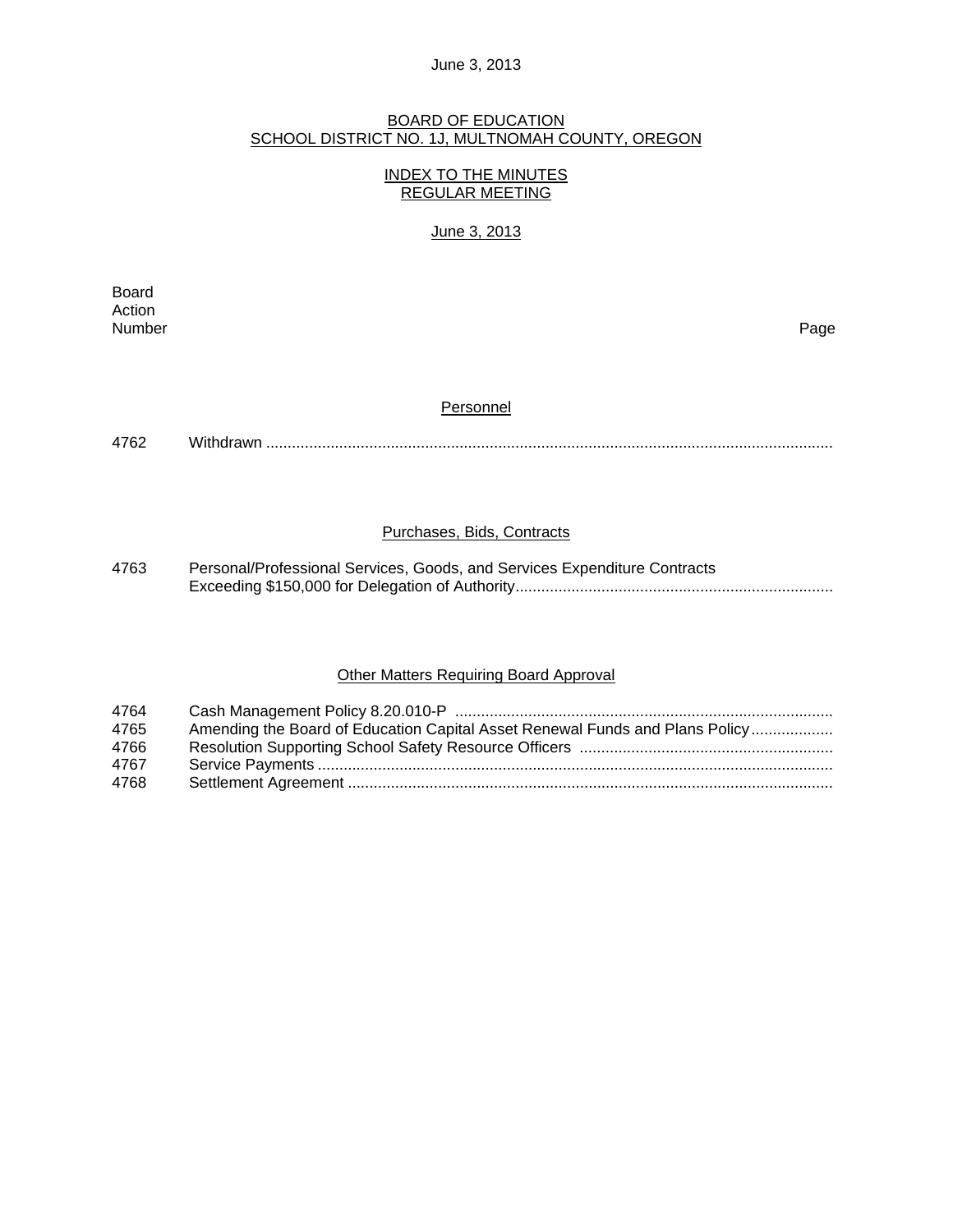## OFFICE OF THE BOARD OF EDUCATION SCHOOL DISTRICT NO. 1J, MULTNOMAH COUNTY, OREGON BLANCHARD EDUCATION SERVICE CENTER PORTLAND, OREGON

The Study Session of the Board of Education came to order at 6:04pm at the call of Co-Chair Martin Gonzalez in the Board Auditorium of the Blanchard Education Service Center, 501 N. Dixon St, Portland, Oregon.

There were present: Pam Knowles - *absent*

Ruth Adkins - *absent* Bobbie Regan Trudy Sargent Martin Gonzalez, Co-Chair Matt Morton - *absent*  Greg Belisle, Co-Chair

Alexia Garcia, Student Representative

Staff

 Carole Smith, Superintendent Kathryn Sofich, Board Office Senior Manager

#### **RECOGNITIONS**

The Board recognized the Board Scholarship Recipient, Gabrielle Lang, who thanked the Board. She stated that she would be attending Pacific University.

Ricky Allen, Jefferson Vice Principal, introduced the Jefferson High School Men's Basketball Team and their Coach, Pat Strickland, who is also Coach of the Year.

Raegan Conroy, Parent Representative, introduced the Wilson High School Choir.

Coach Doug Winn introduced the Grant High School Women's Cross Country Team.

Sue Basham introduced the Lincoln Tennis Team.

Co-Chair Belisle acknowledged all of the parents of the students and, on behalf of the Board, congratulated all teams for their accomplishments.

#### **PUBLIC COMMENT**

Hoi Tran, Marie Nguyen, and Chau Tu asked the Board to create a Vietnamese Language Immersion Program.

Ethan Medley and Andrew Kuminen provided an update on the Portland Village School.

Scott Bailey spoke on the Roosevelt Design Group that only had a handful of participants.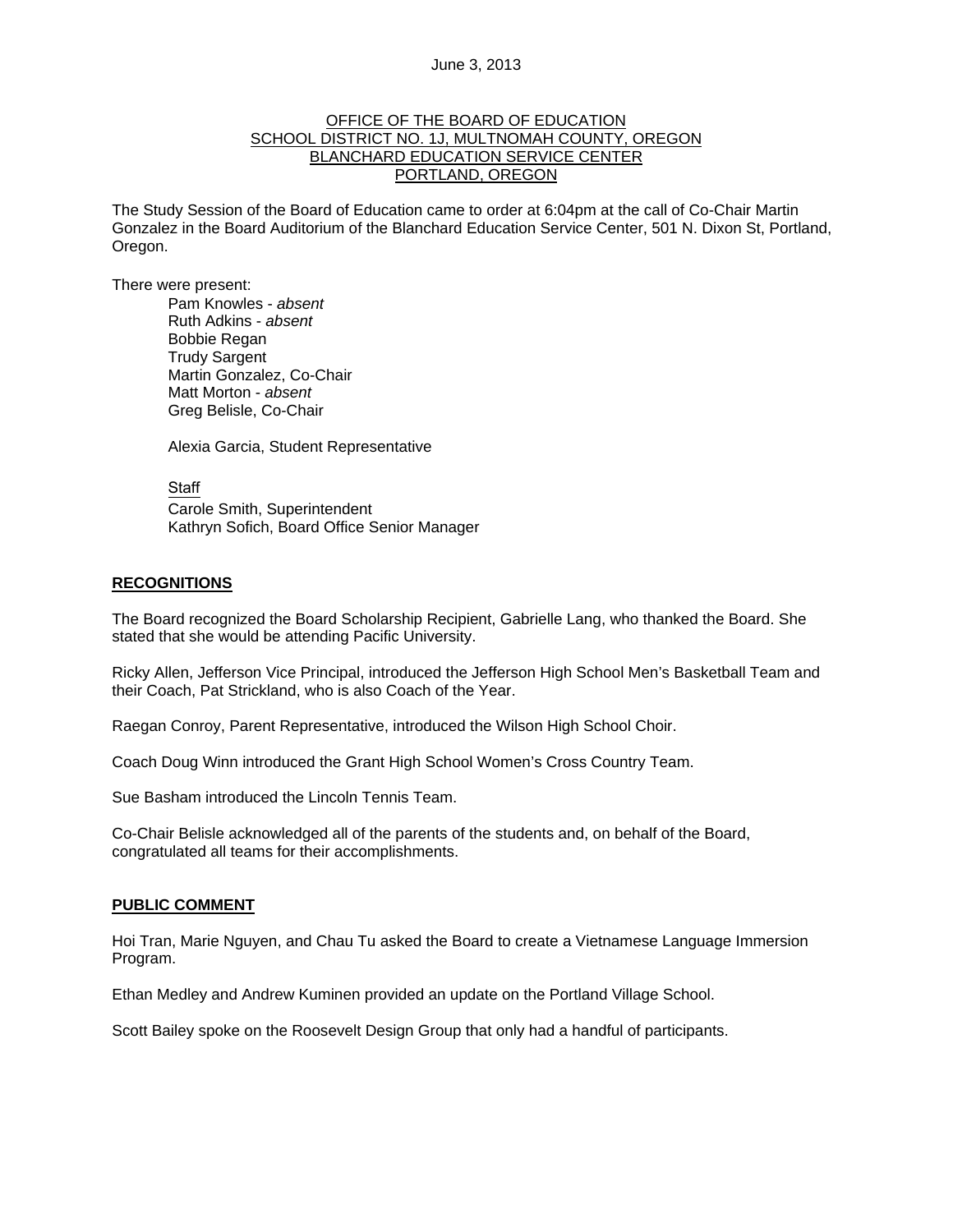## **JEFFERSON CLUSTER PRESENTATION**

Principals from the Jefferson Cluster provided updates on their schools. Kim Patterson, King Elementary, reviewed the three key strategies of a SIG Grant: extended school year; PYP program; and, International Baccalaureate Program, and highlighted the focus on arts. Vernon shared their focus on the equity work and inclusion of new students from Rigler, their IB program, and partnership with East Portland Rotary. Boise Elliot/Humboldt shared their highlights, focusing on Place, Race and Justice curriculum development and shared the success of the merger. They also mentioned their STEM partnership. Ockley Green spoke about their SUN partnership and book bank. Chief Joseph spoke to the merger with Ockley Green and invited the Board members to come out and look at the mural of Chief Joe.

Margaret Calvert, Principal of Jefferson High School, provided an overview of the school, beginning with the Middle College program. Jefferson has had a large growth in freshmen enrollment and enrollment was steady. 10<sup>th</sup> grade Milestone data has improved dramatically and black students are outperforming rates of PPS overall. Successes include the Boy's Basketball team, Sustainability Fair, and Senator Ron Wyden recognizing their Millennium Gates Scholar. Jefferson's challenge was getting the wall around the school removed; a piece will be removed on Wednesday. She mentioned they do not have the resources they need to provide all the supports that were needed, but are getting to a place where foundational supports are available.

Director Sargent mentioned that she hoped the District would invest additional funds for a longer school year. Co-Chair Belisle asked what some of the barriers were about obtaining equitable outcomes at the schools as there were still significant gaps. Molly Chun talked to the stress and trauma in their kids' lives and the schools lacking wraparound services to support the kids. Engagement can become a real issue with the students even if they have top notch instruction; PPS is relying on partners to deliver these additional services.

Conrad Hurdle stated that we need to have higher and targeted expectations for students; he brought in professional development this year to provide the teachers tools in providing students with more acceleration. Pre-K programs were outstanding and can close the gap before the child even enters elementary school.

Co-Chair Gonzalez raised a point about discipline as problems still exist but it was beginning to change. The Woodlawn principal described the work they were doing with PBIS and teaching specific skills to kids which was resulting in better behavior Woodlawn is the only school in the district that has a Communication Behavior program (CBA).

#### **UPDATE ON JEFFERSON ENROLLMENT BALANCING**

.

Co-Chair Gonzalez excused himself from the meeting. Staff provided a higher level overview of the Jefferson Enrollment Balancing process. Judy Brennan, Director of Enrollment and Transfer, provided a brief update on the enrollment and transfer policy and the work of SACET who will focus on specific policies. Staff has drafted a work plan to determine how to move forward, and were working on a revised public process. Parallel work was being performed district-wide on the boundary review process; the district did not have a process for that so staff was figuring that out with the assistance of the City of Portland.

Superintendent Smith mentioned that Board liaisons would be identified for this process and reiterated that staff would not place a specific end date for the process as that would create a false timeline.

In regards to the Jefferson Enrollment Balancing, Shaunda Justice, parent and member of the Transition Team, shared that at first families were ill at ease and came together before the District brought them together. It has been good but a struggle. The meetings were often very intense, including issues around gentrification and race. There was no protocol on how to engage the public.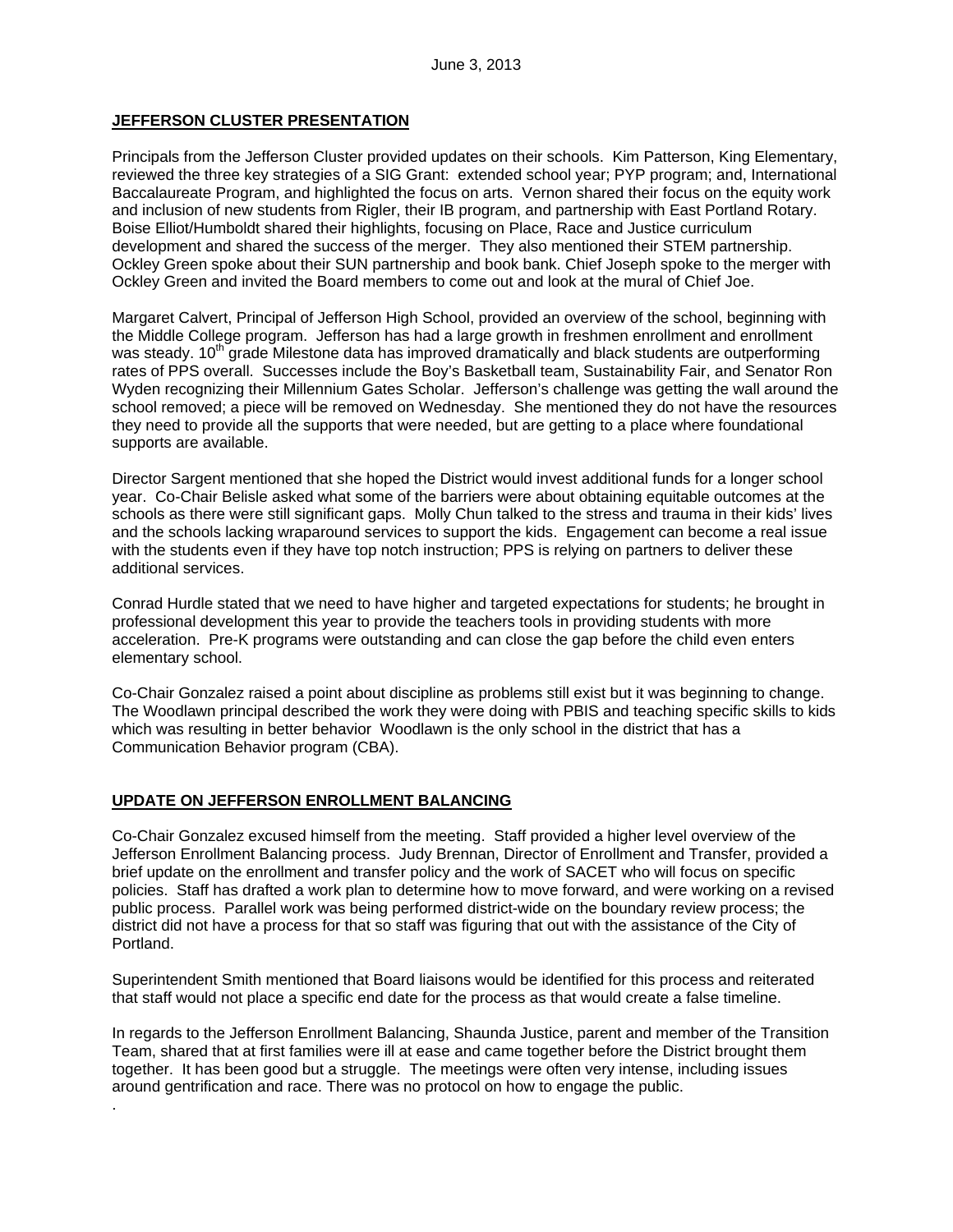Staff provided information on the work included in the project: equity, strengthening the cluster, community meetings, sharing more information, and 22 departments working together when there is a consolidation or move.

Director Morton asked how the Board might provide a softer landing for the students during the transition year. Molly Chun responded that at Boise Elliot, she had extra padding of support staff and that was key. With this consolidation they have a 1/2 time counselor at each building. Dividing supports in two buildings will be challenging, but the classroom situation looked good.

## **BUSINESS AGENDA**

Director Regan called out the School Resource Officer resolution and explained the reasoning for bringing this forward. She wanted to make sure we highlighted the work of the Officers and the support of the City of Portland for continuing to support the work given the budget challenges the city is facing.

Co-Chair Belisle acknowledged Student Representative Garcia as this would be her last Board meeting.

## **ADJOURN**

Co-Chair Belisle adjourned the meeting at 9:33pm.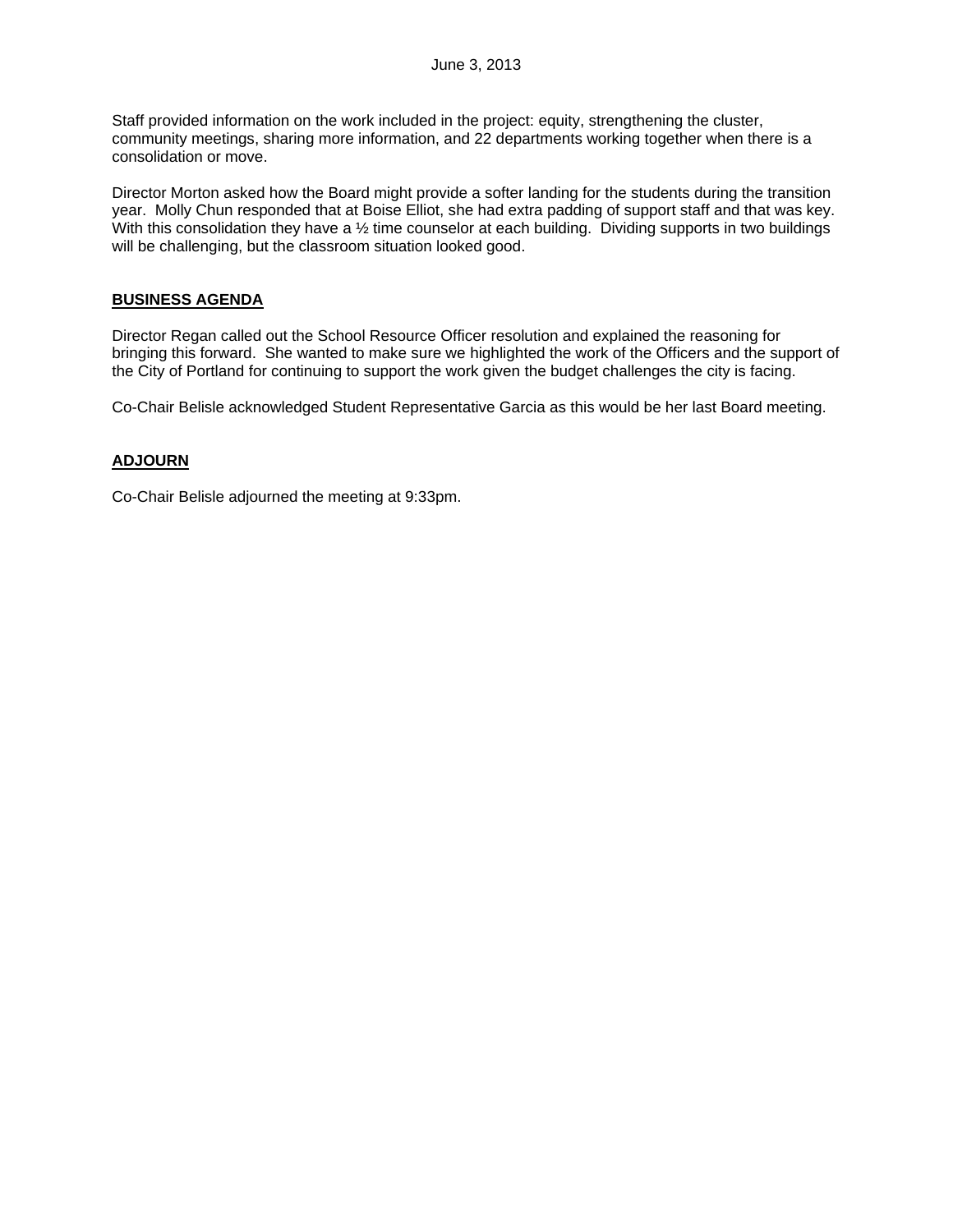# **Personnel**

The Superintendent RECOMMENDED adoption of the following item:

Numbers 4762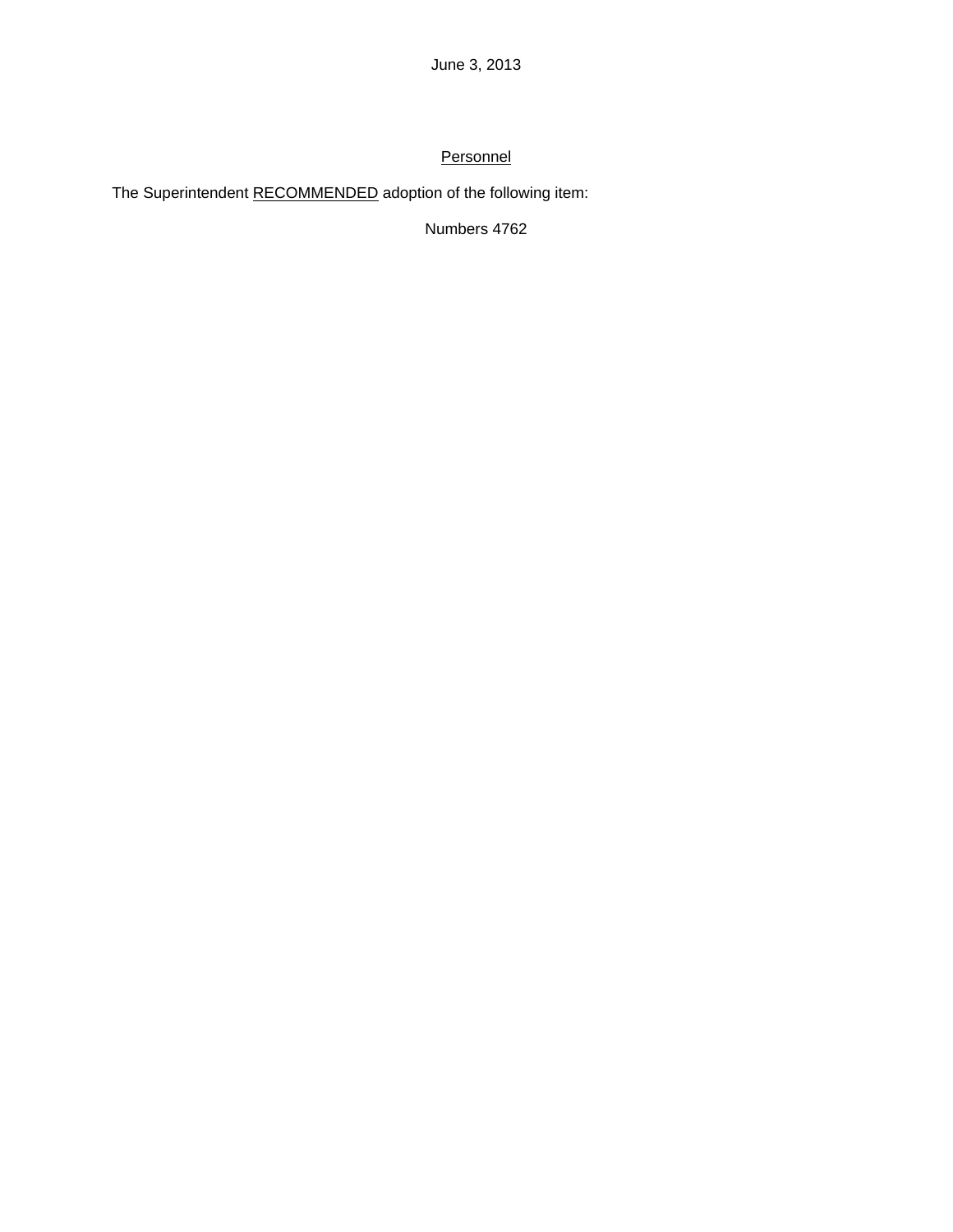## **RESOLUTION No. 4762**

**Withdrawn**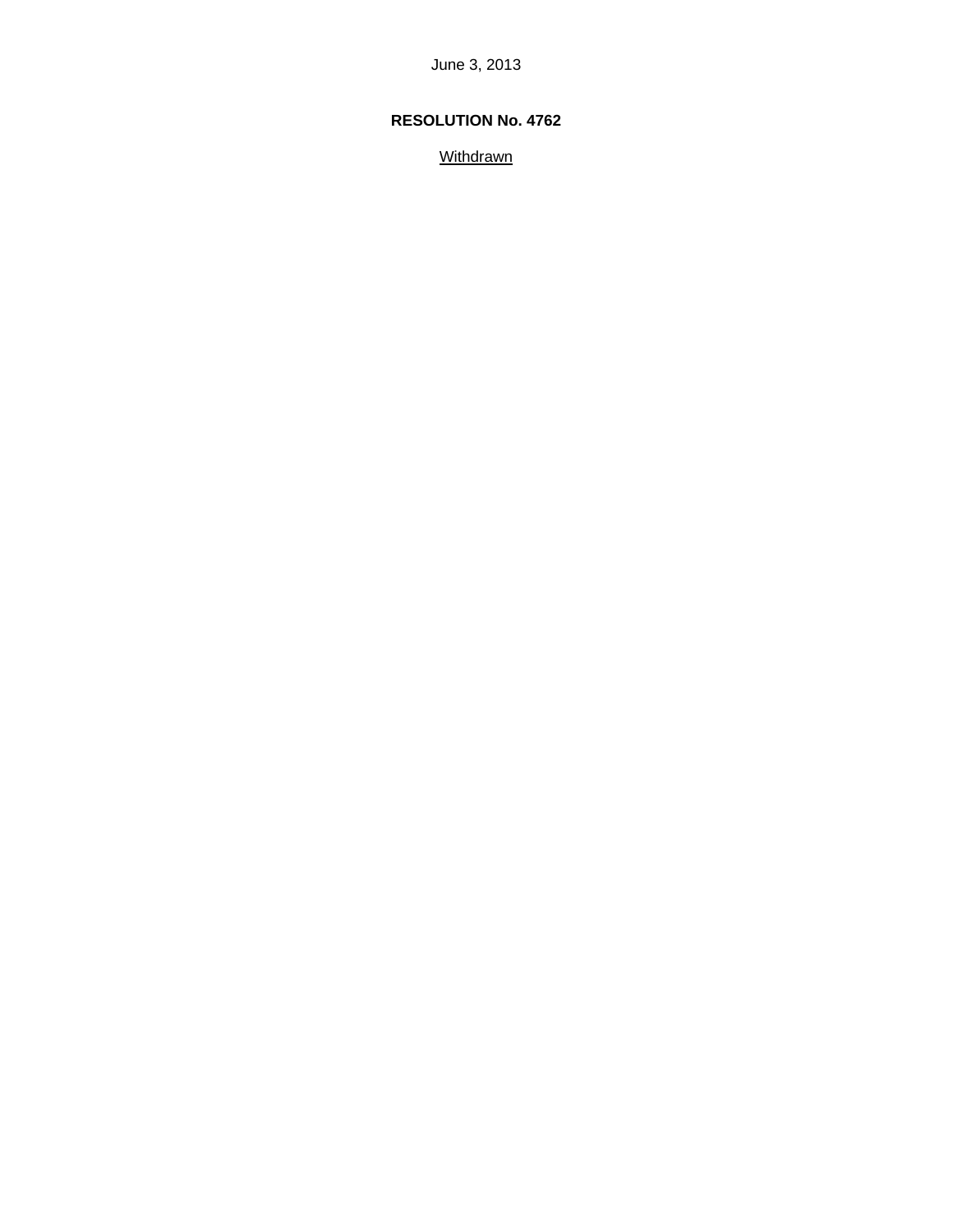## Purchases, Bids, Contracts

The Superintendent RECOMMENDED adoption of the following item:

Number 4763

Director Regan moved and Director Sargent seconded the motion to adopt the above numbered item. The motion was put to a voice vote and passed unanimously (4-yes; 0-no; with Directors Gonzalez, Knowles and Adkins absent and Student Representative Garcia voting yes, unofficial)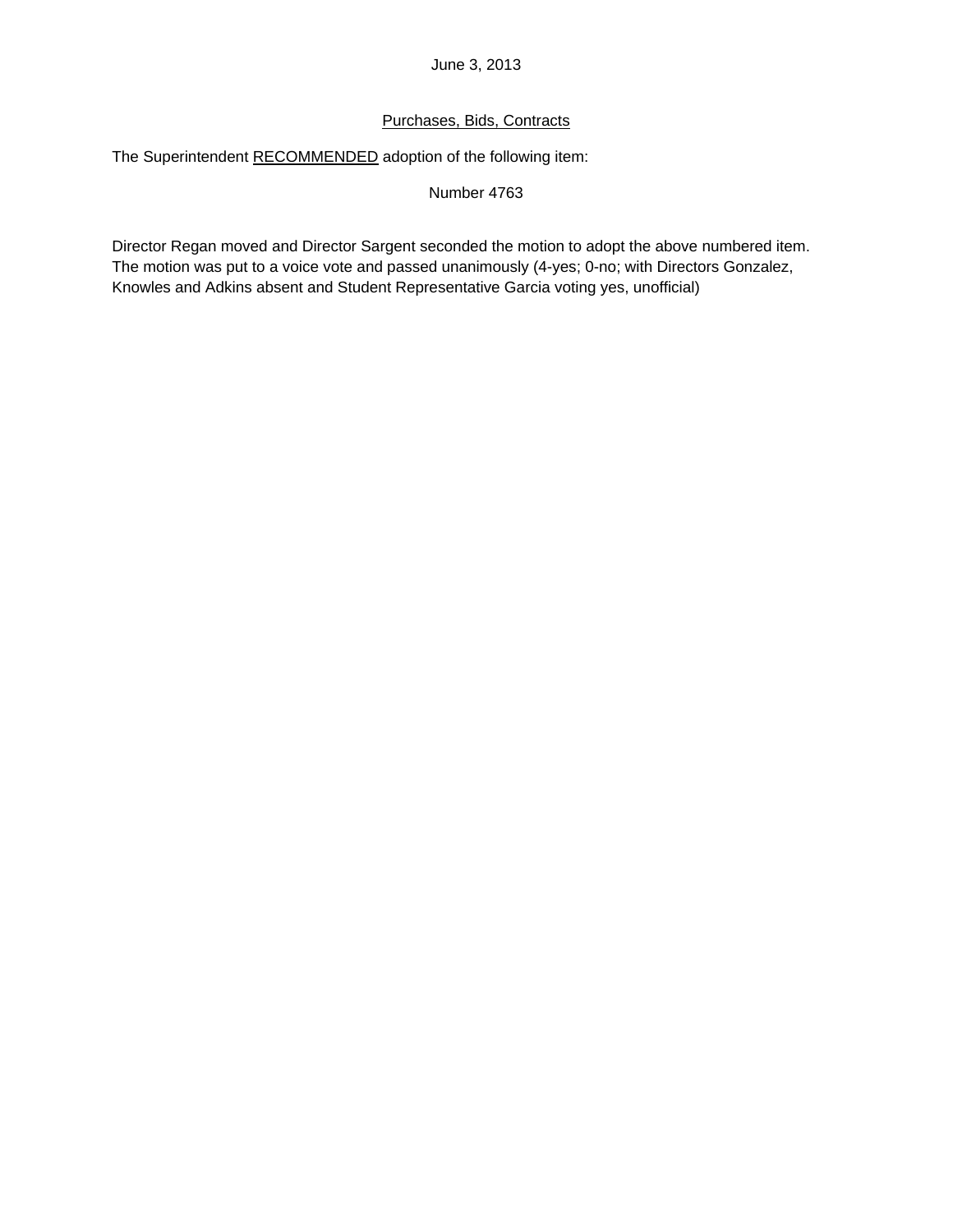#### **RESOLUTION No. 4763**

## Personal / Professional Services, Goods, and Services Expenditure Contracts Exceeding \$150,000 for Delegation of Authority

## **RECITAL**

Portland Public Schools ("District") Public Contracting Rules PPS-45-0200 ("Authority to Approve District Contracts; Delegation of Authority to Superintendent") requires the Board of Education ("Board") enter into contracts and approve payment for products, materials, supplies, capital outlay, equipment, and services whenever the total amount exceeds \$150,000 per contract, excepting settlement or real property agreements. Contracts meeting this criterion are listed below.

## **RESOLUTION**

The Superintendent recommends that the Board approve these contracts. The Board accepts this recommendation and by this resolution authorizes the Deputy Clerk to enter into agreements in a form approved by General Counsel for the District.

| <b>Contractor</b>              | <b>Contract Term</b>            | <b>Contract Type</b>                | <b>Description of Services</b>                                                                                                                                                                                                                | Contract<br>Amount | Responsible<br>Administrator,<br><b>Funding Source</b>       |
|--------------------------------|---------------------------------|-------------------------------------|-----------------------------------------------------------------------------------------------------------------------------------------------------------------------------------------------------------------------------------------------|--------------------|--------------------------------------------------------------|
| Skanska USA<br>Building, Inc.  | 05/03/13<br>through<br>02/28/14 | Construction<br>$C59$ $xxx$         | District-wide: Boiler<br>Conversion Project - Phase<br>2, Group $2 - 7$ sites:<br>Hayhurst, Kellogg, Lee,<br>Lewis, Rose City Park,<br>Stephenson and Wilcox<br>ITB:2013-1624                                                                 | \$698,450          | T. Magliano<br><b>Fund 438</b><br>Dept 5597<br>Project J0101 |
| G.B. Manchester<br>Corporation | 05/03/13<br>through<br>10/31/13 | Construction<br>C <sub>59</sub> xxx | District-wide: Access Control<br>Improvements at 15 sites:<br>Buckman, Jefferson, King,<br>Lane, Madison, Ockley<br>Green, Portsmouth, Rigler,<br>Rosa Parks, Scott, Sitton,<br>Vernon, Whitman, Woodlawn<br>and Woodmere, RFP: 2013-<br>1649 | \$229,336          | T. Magliano<br><b>Fund 405</b><br>Dept 5597<br>Project C2002 |

### **NEW CONTRACTS**

*N. Sullivan*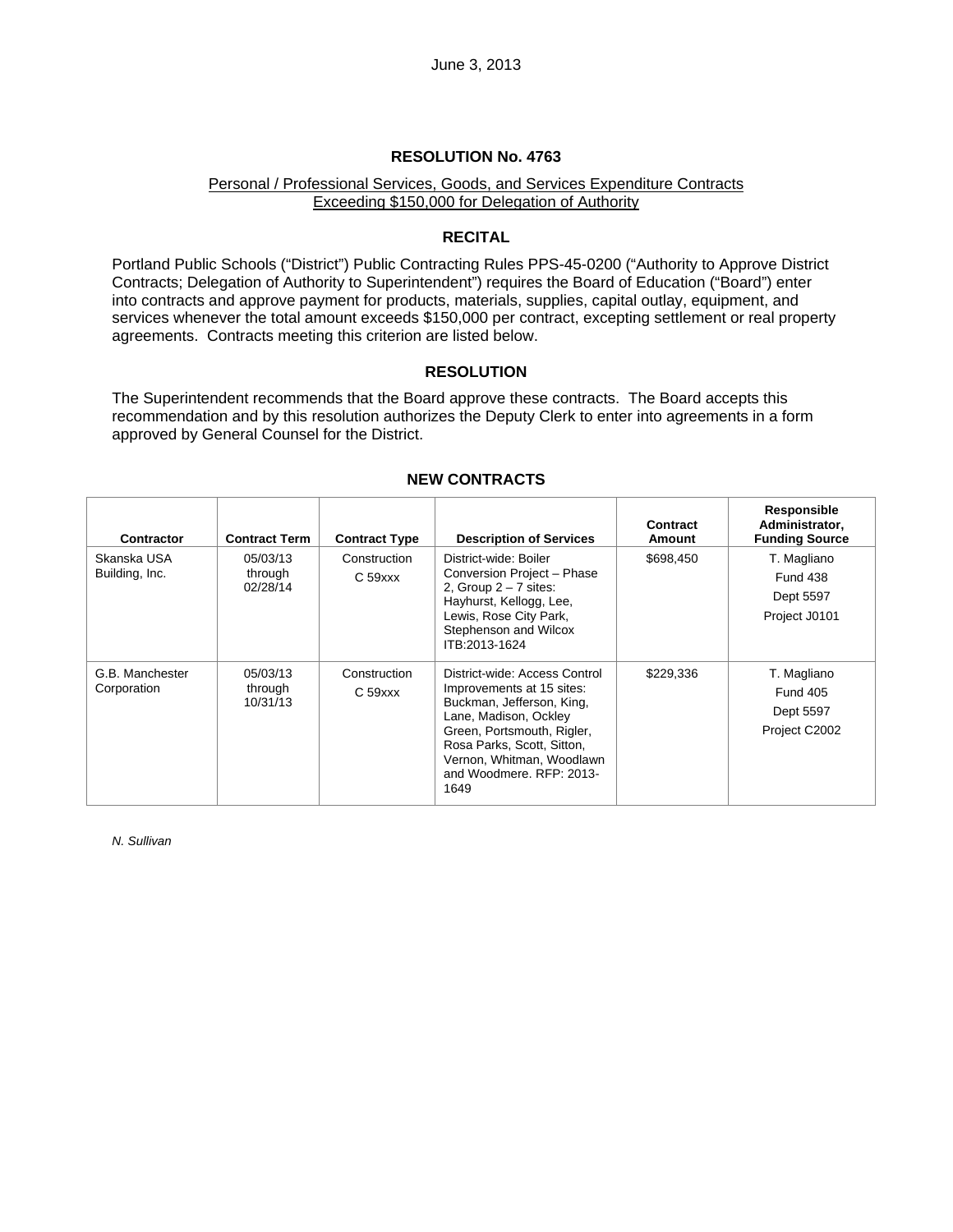## Other Matters Requiring Board Approval

The Superintendent RECOMMENDED adoption of the following items:

Numbers 4764 through 4768

During the Committee of the Whole, Director Morton moved and Director Sargent seconded the motion to adopt Resolution 4764. The motion was put to a voice vote and passed unanimously (vote: 4-yes, 0-no, with Directors Gonzalez, Knowles and Adkins absent and Student Representative Garcia voting yes, unofficial).

During the Committee of the Whole, Director Sargent moved and Director Morton seconded the motion to adopt Resolution 4765. The motion was put to a voice vote and passed unanimously (vote: 4-yes, 0-no, with Directors Gonzalez, Knowles and Adkins absent and Student Representative Garcia voting yes, unofficial).

Director Regan moved and Director Sargent seconded the motion to adopt the remaining above numbered items. The motion was put to a voice vote and passed unanimously (vote: 4-yes; 0-no; with Directors Gonzalez, Knowles and Adkins absent and Student Representative Garcia voting yes, unofficial)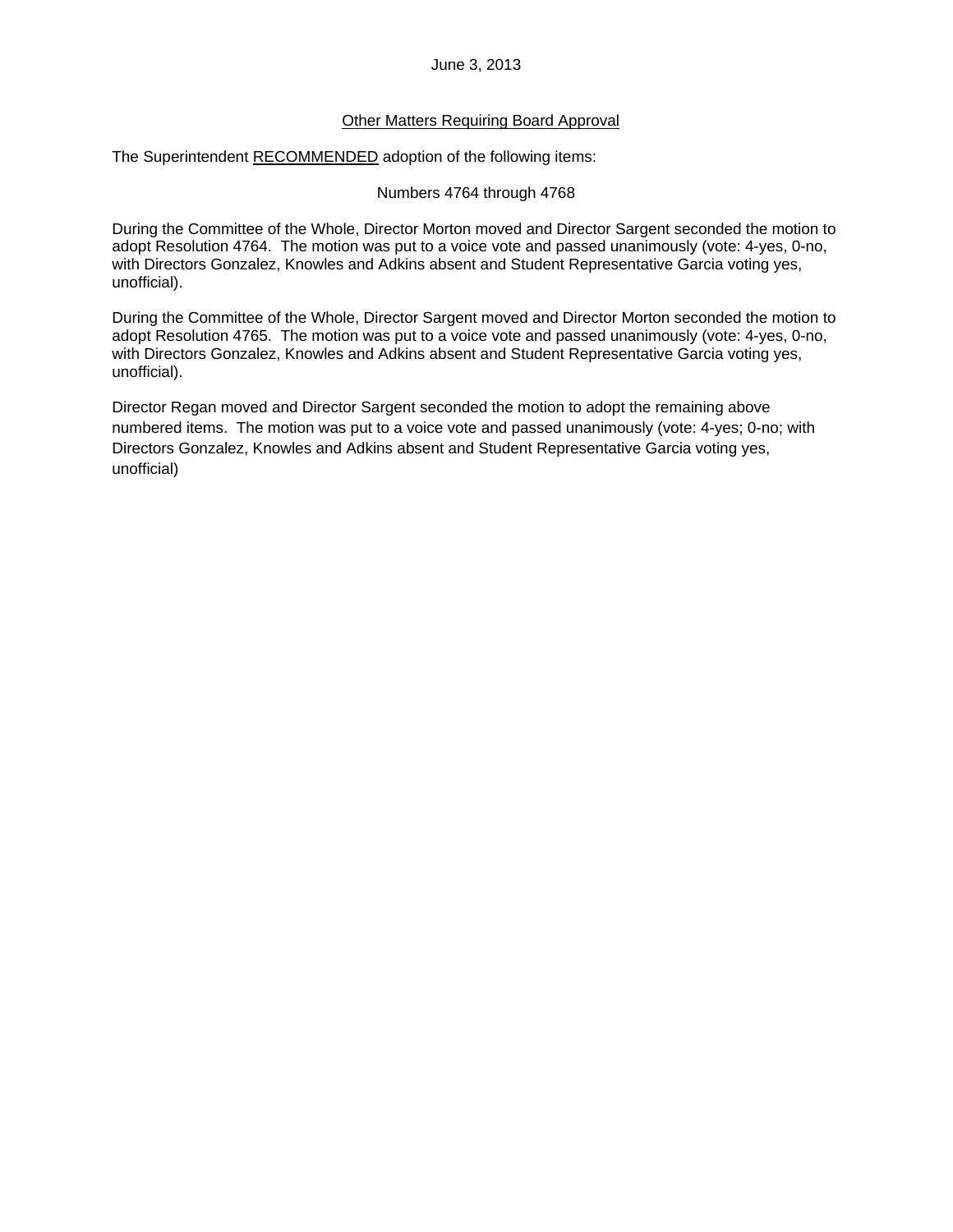## **RESOLUTION No. 4764**

## Cash Management Policy 8.20.010-P

## **RECITALS**

- A. The current Cash Management Policy was adopted in January of 1991 and a minor amendment made to it in October, 2002. Governmental entities of Oregon are required to follow Oregon statutes in both investments entered into, and percentage of exposure in the various instruments. The District's current adopted Policy is more conservative than required by the State and very restrictive.
- B. The Oregon Short-Term Fund ("OSTF") Board is obligated under state statutes to "review and comment to the governing body" (ORS 294.135(a) on written investment policies submitted to its board. At its October 13, 2011 meeting, the OSTF Board reviewed Portland Public Schools' investment policy and recommended some minor changes. The staff report and the recommended policy incorporated these changes.
- C. On May 6, 2013, the board held a discussion session on the recommended update to this policy.
- D. On May 13, 2013, staff presented the first reading to the Board of the attached recommended update to this policy.

## **RESOLUTION**

Be it therefore resolved that the Board of Education hereby adopts and amends the Cash Management Policy as presented.

*N. Sullivan*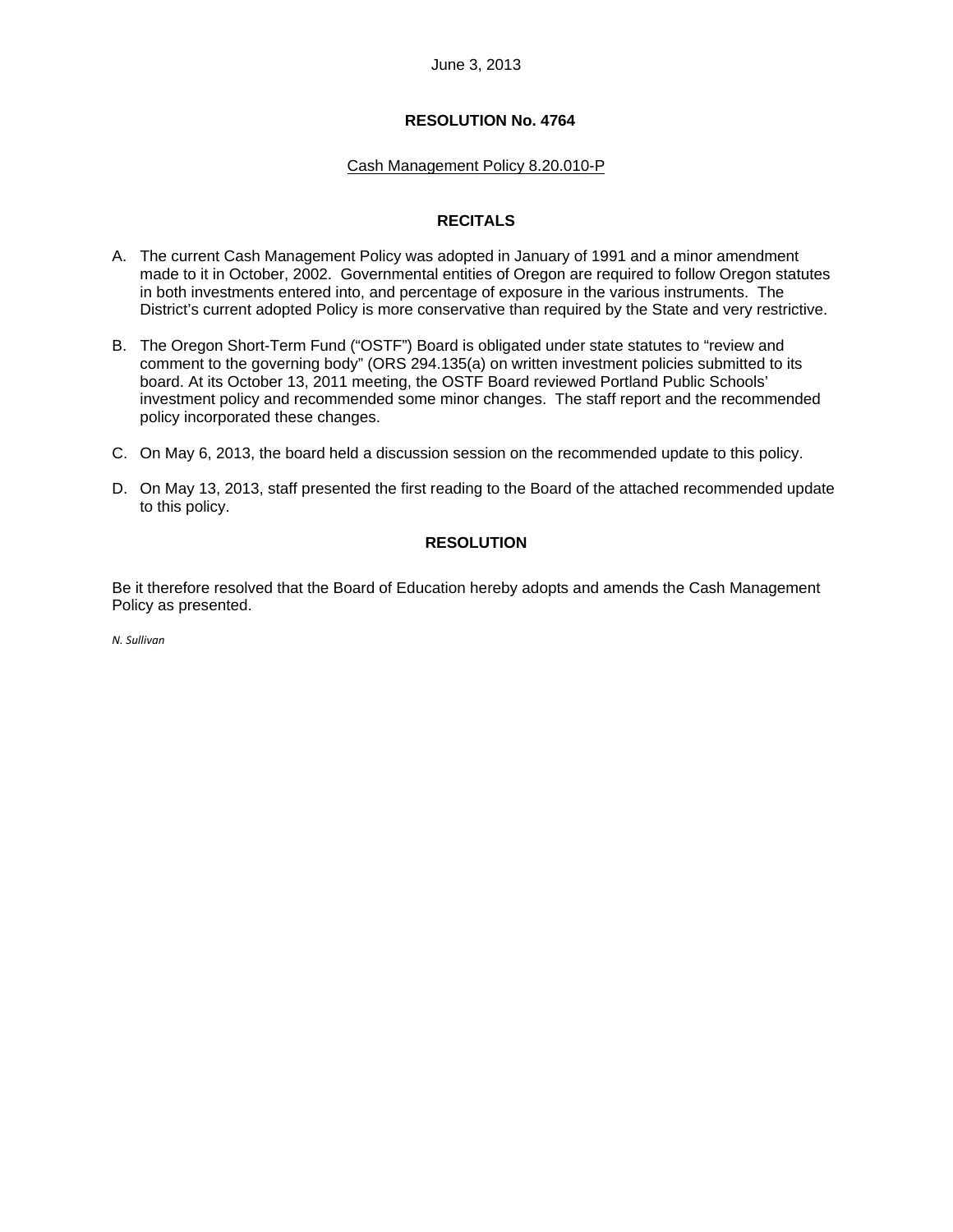## **RESOLUTION No. 4765**

#### Amending the Board of Education Capital Asset Renewal Funds and Plans Policy

## **RECITALS**

- A. The Board identified a need for a sustainable funding strategy to fund the life cycle renewal of major building components the District invested in over the last several years including Rosa Parks and Forest Park as well as for any newly modernized or renovated buildings in the future. Major building components include, but are not limited to, items like roof replacements, athletic field replacements, boiler upgrades, and major mechanical, electrical and plumbing upgrades.
- B. The goal of this strategy extends the useful life of District facilities, ensures public capital investments are properly preserved, and minimizes deferred maintenance costs.
- C. The Board adopted Resolution No. 4539 establishing the Capital Asset Renewal Funds and Plans Policy on January 23, 2012.
- D. The Capital Asset Renewal Funds and Plans Policy as adopted by the Board requires clarifying language around the use of Construction Excise Tax Fund.
- E. The currently adopted Capital Asset Renewal Policy language restricts use of the Construction Excise Tax to projects that meet the criteria identified in recital A.
- F. Staff's belief and intent, explicit in the original staff report and its attachments, was that any Construction Excise Tax balances in excess of those needed to fund the Capital Access Renewal Plan could be used to fund other District capital construction projects.

## **RESOLUTION**

The Board of Education Policy on Capital Asset Renewal Funds and Plans is amended as follows (amendments in bold and redactions in strikethrough):

## **8.70.044 Capital Asset Renewal Funds and Plans**

The Board of Education believes that all students deserve a quality learning environment. Consequently, the District should have a plan governing how all physical facilities that house and support the education programs of the District can be continuously maintained, regularly revitalized, and constructed using current best practices and methods that promote student learning. Such a plan should reflect actual funding capacity while supporting the goal of adequate funding to meet this policy goal.

The following policy provides the foundation for the implementation of a strategy designed to extend the useful life of District facilities, ensure public capital investments are properly preserved, and reduce deferred maintenance costs.

Therefore, it is Board Policy that:

1) The Superintendent shall develop a 20 year Capital Asset Renewal Plan (CAR Plan) for Board approval in FY 11-12, with **CAR Plan and funding** updates at subsequent five year intervals, to provide for life-cycle renewal of major building components the District has invested in over the last several years including Rosa Parks and Forest Park as well as for any newly modernized or renovated buildings in the future. Major building components include, but are not limited to, items like roof replacements, athletic field replacements, boiler upgrades, and major mechanical, electrical and plumbing upgrades.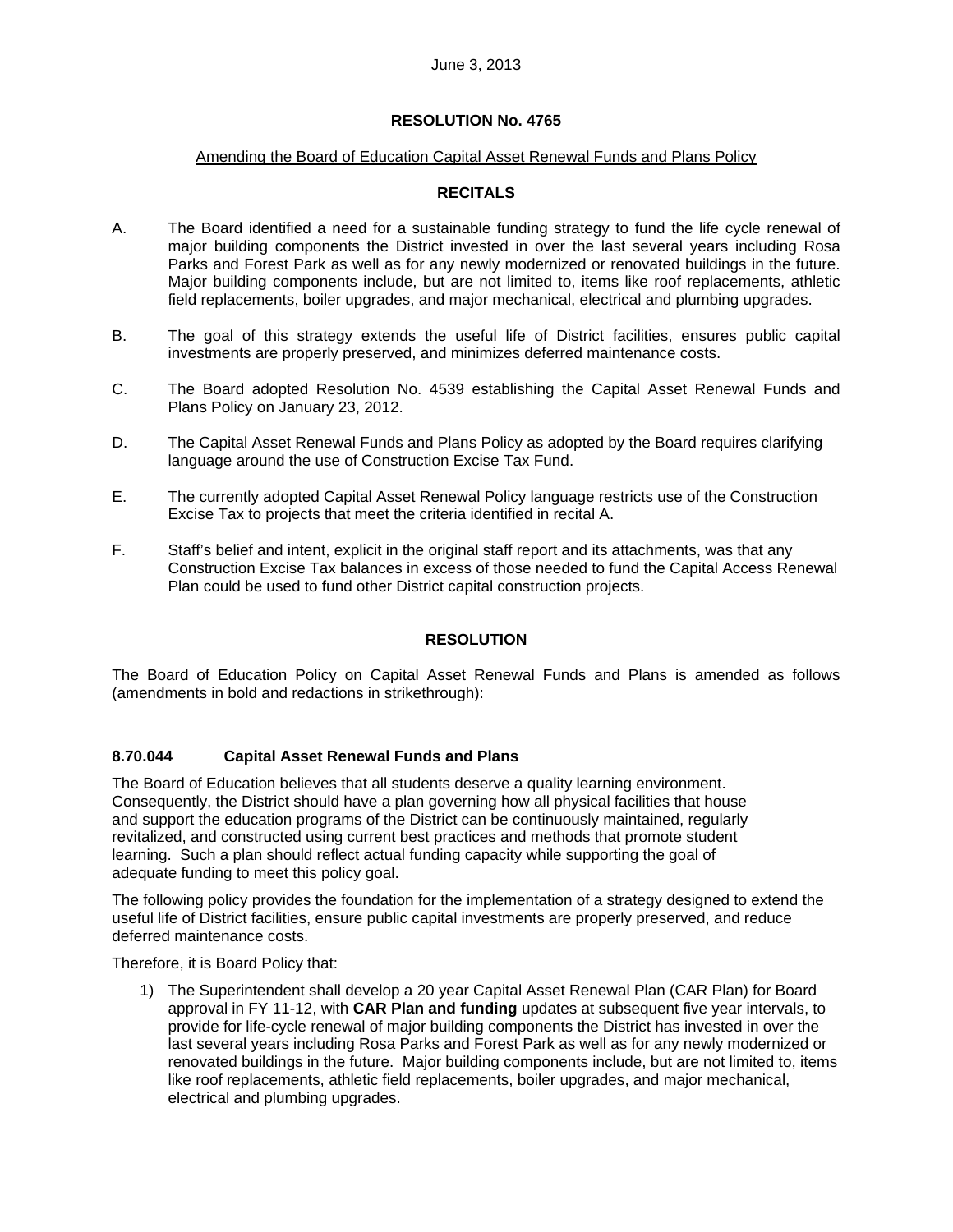- 2) The District shall establish funding for the Capital Asset Renewal (CAR) Plan that shall include, but not be limited to, the following components:
	- a. Fund 404: Construction Excise Tax (CET) Revenues (net of approved expenses and charges). **For FY11-12 through FY15-16 Fund 404 shall maintain a minimum annual set aside of \$1.5M for the CAR Plan. Fund 404 balances in excess of the minimum annual set aside for each respective year may be used to fund other district capital projects.**
	- b. A new Capital Asset Renewal (CAR) Fund.
		- i. Subsequent to debt retirement estimated to begin in FY 2021/22, redirection of the Recovery Zone Bond utility savings **debt service.**
		- ii. Lease revenues and surplus property sales. At a minimum, lease revenue shall be base-lined at the FY 2011/12 present day value to hold the General Fund stable.
		- iii. Revenue generated from renting/leasing District athletic fields. Revenue generated from renting/leasing athletic fields will be tracked through the Civic Use of Buildings office.
	- c. Interest earned by funds in any of the above Funds.
- 3) Capital asset renewal projects identified in the CAR Plan and the use of funds from the CAR Fund and the CET Fund (Fund 404) will be proposed by the Superintendent in the District's annual budget process and are subject to annual Board of Education approval.
- *C. Sylvester / T. Magliano*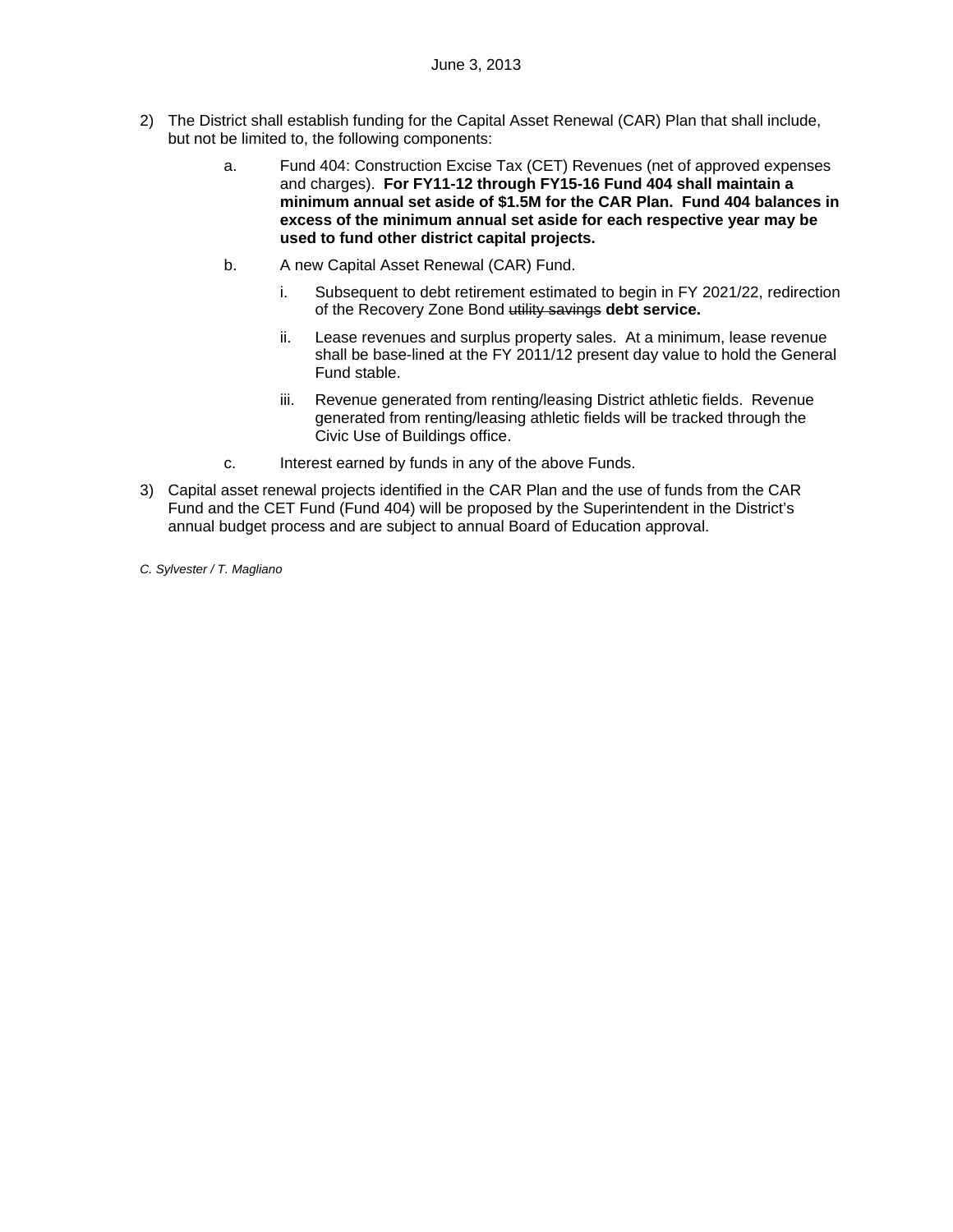## **DRAFT RESOLUTION No. 4766**

#### Resolution Supporting School Safety Resource Officers

## **RECITALS**

- A. At Portland Public Schools, the safety of our students is our highest priority. When parents entrust their children to us, we take our responsibility seriously.
- B. PPS believes that schools should be inviting, welcoming, positive and joyous places for teaching and learning. When students feel safe, learning can flourish. Student safety has a direct and positive impact on student achievement.
- C. PPS recognizes that school safety doesn't just happen. It is the result of conscious and intentional partnerships and protocols that permeate the school environment and community.
- D. The National Association of School Resource Officers divides School Resource Officer (SRO) responsibilities into three areas: Teacher, Counselor, and Law Enforcement Officer. By training law enforcement to educate, counsel, and protect our school communities, our SROs "lead by example and promote a positive image of law enforcement to our Nation's youth." SRO programs across the nation are founded as collaborative efforts by police agencies, law enforcement officers, educators, students, parents, and communities. The goal of SRO programs is to provide safe learning environments in our nation's schools, provide valuable resources to school staff, foster a positive relationship with our nation's youth, and develop strategies to resolve problems and challenges affecting our youth with the goal of protecting every child so they can reach their full potential.
- E. PPS is grateful for the support of the city, county and many community partners who provide wrap-around supports, before and after child care services, health clinics, restorative justice supports, parental support and culturally-specific programs to instill a strong sense of community in our buildings. We are particularly grateful to the City of Portland which provides partnership support through its SRO program.
- F. Our mayor and city council allocate a small team of SROs to patrol schools in the Portland, David Douglas and Parkrose school districts. These SROs spend much of their time in and around our high schools and alternative schools developing relationships with students and school communities and becoming a go-to resource if students hear rumors or have concerns about safety. These Portland Police Officers – specially selected to work in our schools - partner with PPS' Director of Security and our Principals to ensure a safe environment for our students, staff and community during the school day and at school-related events.
- G. School Resource Officers teach classes to students via the Gang Resistance Education and Training or GREAT - program – and provide specific training to school staff on safety and security issues. Prevention is a key goal of SROs.
- H. In the event of a crisis, Portland SROs are armed, nearby and trained for situations specific to school buildings and school grounds.
- I. School Resource Officers do more than just protect our students and school staff. They build relationships, serve as role models and are an essential part of successful schools for all kids.

#### **RESOLUTION**

- 1. The PPS Board of Education acknowledges and thanks the City of Portland for the partnership around our School Resource Officers.
- 2. The PPS Board of Education supports the Mayor's budget proposal which will continue the SRO program and looks forward to the day when this partnership can be expanded.